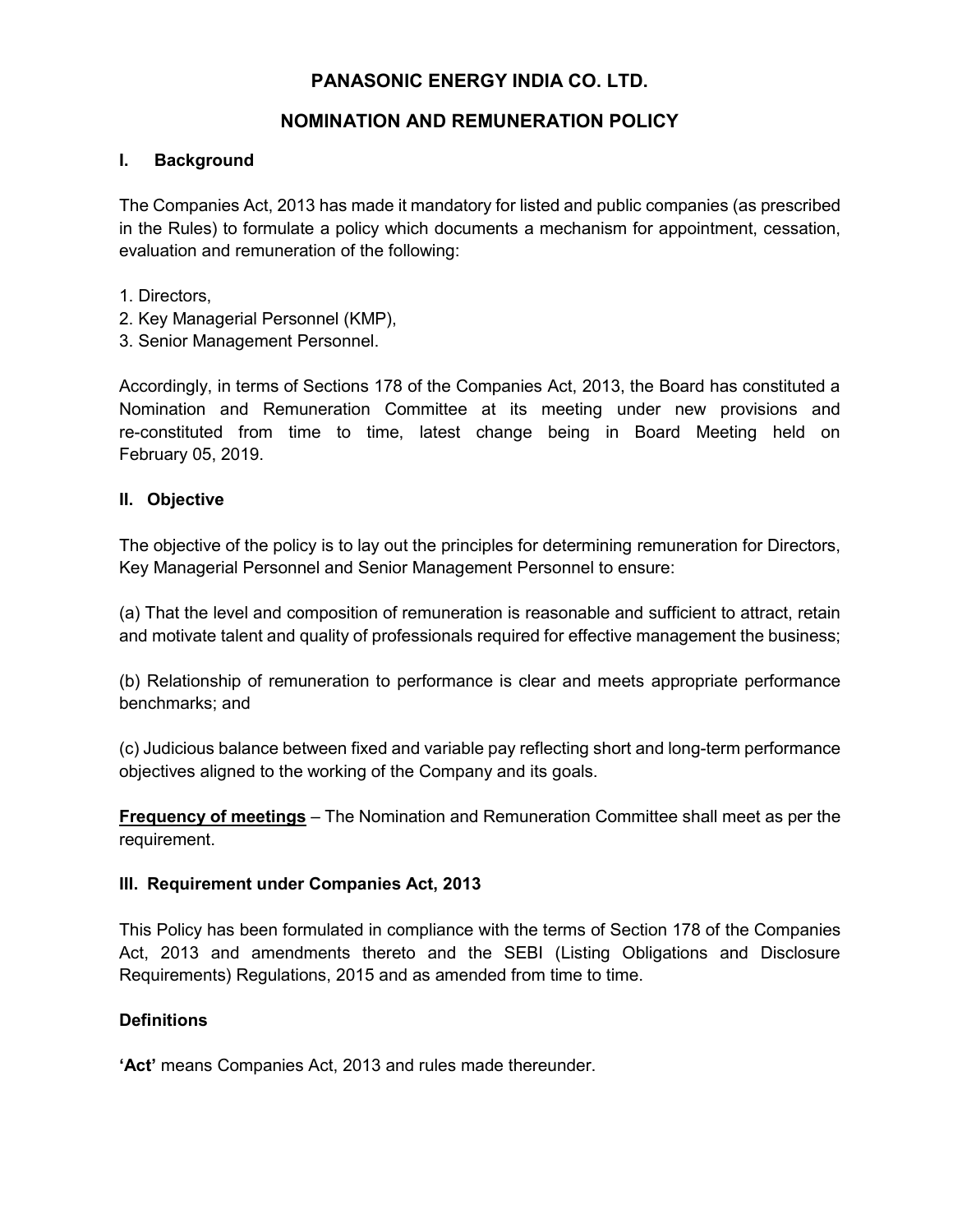**'Board'** Board of directors of the Company.

**'Casual Vacancy'** means vacation of an officer before expiry of term of that office in normal course.

**'Committee'** means Nomination and Remuneration Committee of the Company as constituted by the Board, in accordance with the Act and LODR Regulations, as amended from time to time.

**'Company'** means Panasonic Energy India Co. Ltd.

**'Director(s)'** means Directors of the Company.

**'Independent Director'** means a Director referred to in Section 149 (6) of the Act.

**'Key Managerial Personnel'**, in relation to a Company, means –

- (i) Chief Executive Officer or the Managing Director or the Manager;
- (ii) Company Secretary;
- (iii) Whole-Time Director(s);
- (iv) Chief Financial Officer; and
- (v) such other officer as may be prescribed.

**'LODR Regulations'** means SEBI (Listing Obligations and Disclosure Requirements) Regulations, 2015, as amended from time to time.

**'Policy'** means Nomination and Remuneration Policy.

**'Remuneration'** means any money or its equivalent given or passed for services rendered and includes perquisites as defined under the Income-tax Act, 1961.

**'Senior Management'** shall mean officers/personnel of the listed entity who are members of its core management team excluding board of directors and normally this shall comprise of all members of management one level below the chief executive officer/managing director /whole time director/manager (including chief executive officer /manager, in case they are not part of the board) and shall specifically include company secretary and chief financial officer.

Unless the context otherwise requires, words and expressions used in this policy and not defined herein but defined in the Act, as may be amended from time to time, shall have the meaning respectively assigned to them therein.

### **V. Scope**

In terms of Section 178 of the Act, this Policy provides guiding principles for appointment, cessation of appointment, performance evaluation and remuneration of Directors, Key Managerial Personnel and Senior Management Personnel of the Company.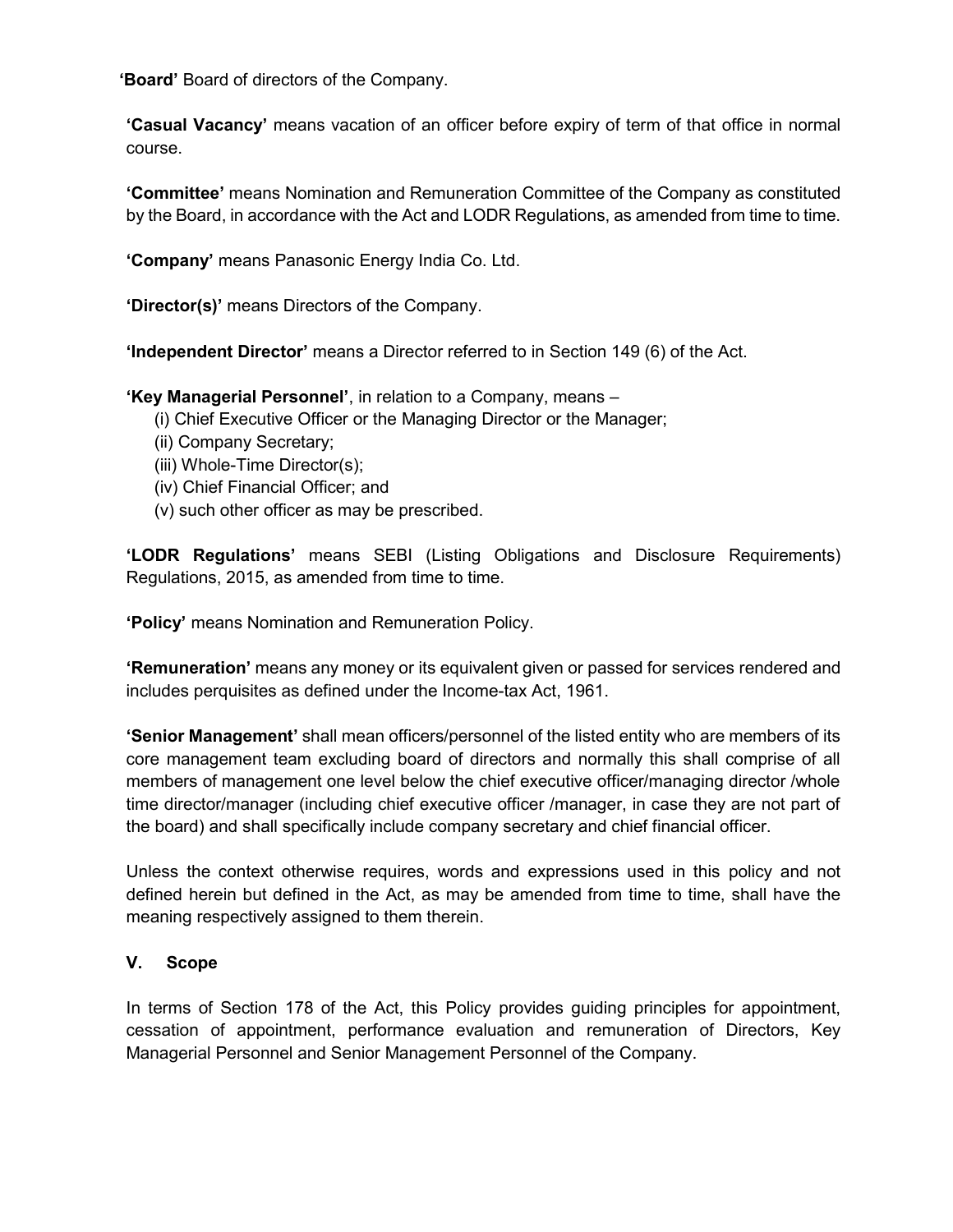### **VI Nomination**

#### 1. Appointment:

The Board shall assess the requirement of appointment of a new Director on the Board or Key Managerial Personnel in the following events:

- (a) To fill up a casual vacancy,
- (b) To fulfill statutory requirement, or
- (c) To fill up critical positions in the Company as per the organization structure.
- 2. Based on the requirement assessed above, the Committee shall recommend the person/ persons to be appointed. The incumbent should necessarily fulfill the following criteria:
	- 2.1 Criteria for appointment as Director: The incumbent should:
		- 2.1.1 not be disqualified in terms of Section 164 of the Act;
		- 2.1.2 be eligible in terms of Schedule V to the Act, if he is going to be appointed as Managing Director, Whole-time Director or manager;
		- 2.1.3 fulfill the terms of independence as per the provisions of Section 149 and Schedule IV to the Act; and
		- 2.1.4 possess qualification, experience, capability and knowledge commensurate with the functional responsibilities he has to fulfill.
		- 2.1.5 A chart or a matrix setting out the skills/expertise/competence of the board of directors specifying the following:
			- (i) With effect from the financial year ending March 31, 2019, the list of core skills/expertise/competencies identified by the board of directors as required in the context of its business(es) and sector(s) for it to function effectively and those actually available with the board; and
			- (ii) With effect from the financial year ended March 31, 2020, the names of directors who have such skills / expertise / competence
	- 2.2 Re-appointment of Independent Director shall be on the basis of report of performance evaluation.
	- 2.3 Criteria for appointment as Key Managerial Personnel and Senior Management Personnel: The incumbent should possess the following qualities: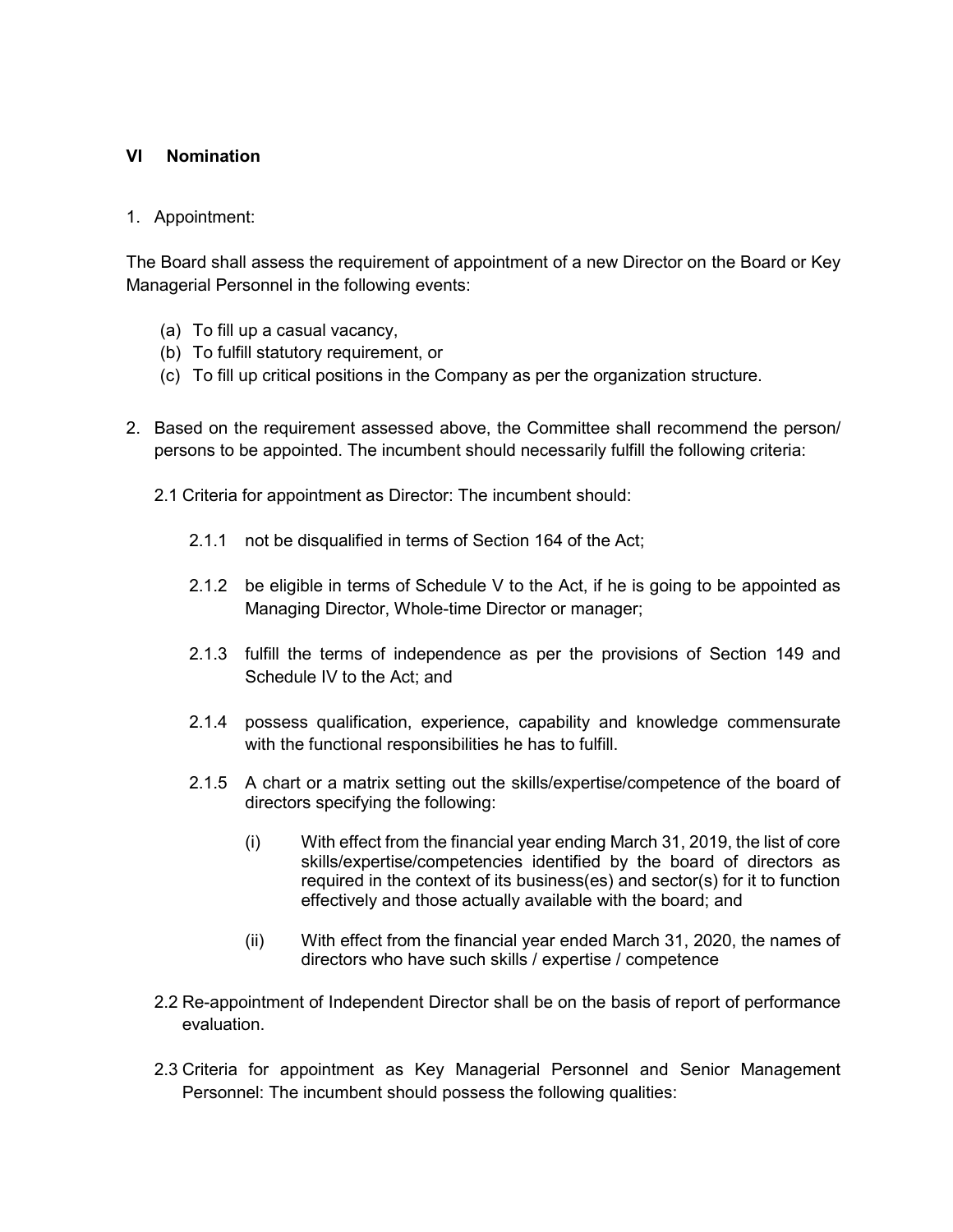- 2.3.1 Qualification and experience should be commensurate with the function to be headed.
- 2.3.2 He/she should display Panasonic Values.

3. On appointment to the Board, the Independent Directors shall receive a formal letter of appointment in accordance with the guidelines provided under the Act;

4. Succession Planning – The Committee shall establish and review succession plans of the Board, Key Managerial Personnel and Senior Management Personnel.

- 5. Cessation of engagement This can either be:
	- 5.1. Not to recommend reappointment upon retirement by rotation;
	- 5.2. Retirement from services in terms of Company's Human Resource Policy

The Board may, at its discretion, continue employment of Whole-Time Directors in the same position/ remuneration or otherwise even after attaining the retirement age, for the benefit of the Company. The discretion to continue employment of Key Managerial Personnel and Senior Management Personnel shall vest with the Managing Director, who shall decide the position / remuneration or otherwise after an incumbent attains the retirement age.

- 5.3. Resignation;
- 5.4. Death;
- 5.5. Removal The Committee shall recommend removal in the following cases:
	- 5.5.1. The Director has been disqualified in terms of Section 164 of the Act.
	- 5.5.2. The person has displayed adverse behavior with regard to Panasonic Values.
	- 5.5.3. Violation of Code of Conduct of the Company.
- 5.6. In terms of statutory provisions (Please refer section on "Term/Tenure")
- 6. Term/ Tenure
	- 6.1. Executive Directors

The Company shall appoint or re-appoint any person as its Executive Director, Managing Director or Whole-time Director for a term not exceeding five years at a time. No re-appointment shall be made earlier than one year before the expiry of term.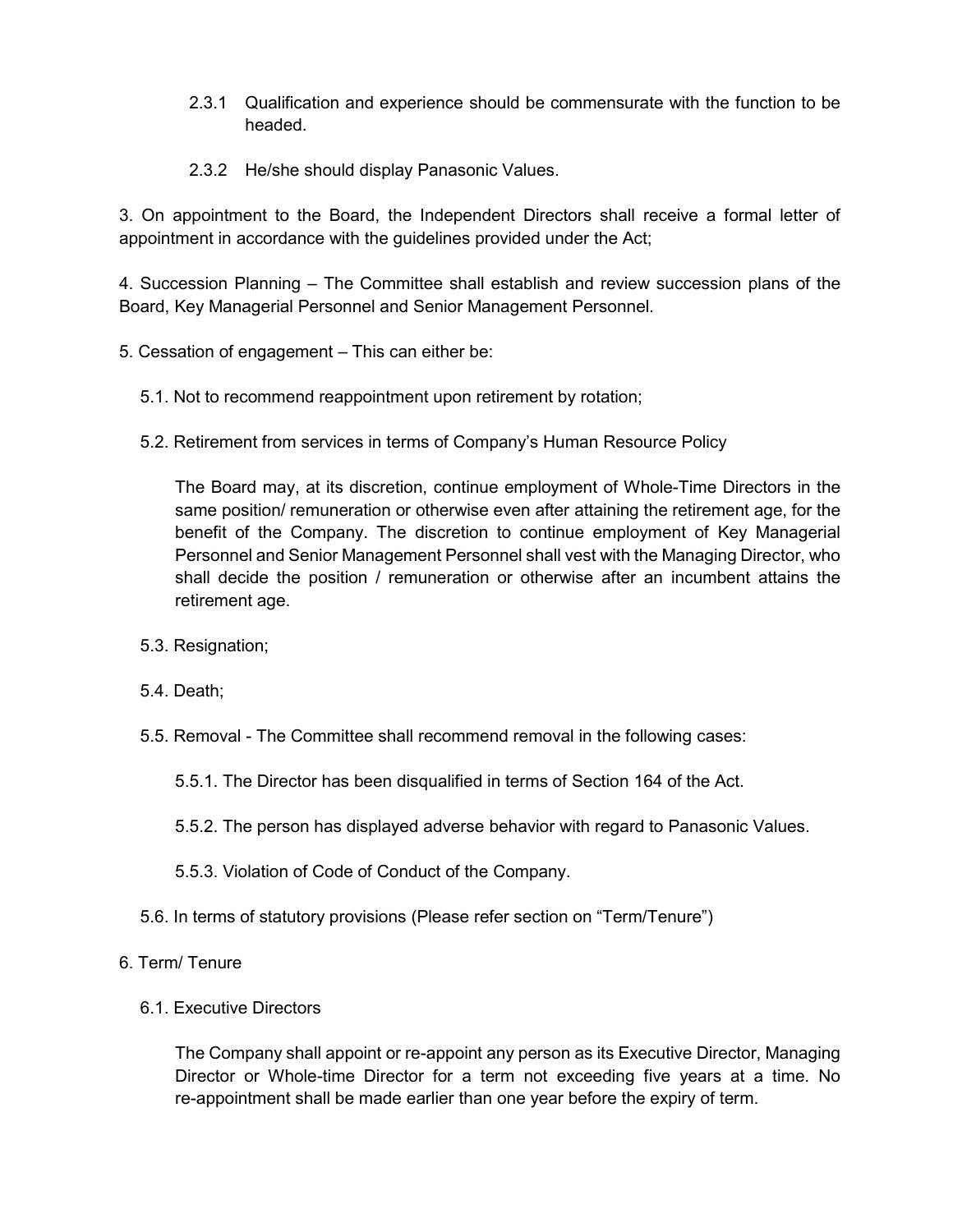6.2. Non-Executive Director

A. Independent Director

- a) Subject to the provisions of the Act, an Independent Director shall hold office for a term up to five consecutive years on the Board and will be eligible for re-appointment on passing of a special resolution by the Company and disclosure(s) of such appointment in the Board's report.
- b) No Independent Director shall hold office for more than two consecutive terms, but such Independent Director shall be eligible for appointment after expiry of three years of ceasing to become an Independent Director. Provided that an Independent Director shall not, during the said period of three years, be appointed in or be associated with the Company in any other capacity, either directly or indirectly.
- B. Non-Independent Director
	- a) Term of Non-Independent Directors shall be liable to determination by retirement of directors by rotation.

### **VII. Remuneration**

- 1. Directors
- 1.1.Remuneration Principles

1.1.1. Remuneration to Directors shall be in accordance with the provisions of the Act and Articles of Association of the Company.

1.1.2. The remuneration payable to Directors will be determined by the Committee and recommended to the Board for approval. Remuneration, if approved by the Board will be subject to approval of the shareholders and such other regulatory approvals, wherever required.

1.1.3. Remuneration payable to be commensurate with qualification, experience and participation of Directors in providing strategic guidance to the company.

1.1.4. Remuneration payable may be decided based on the performance evaluation of each of the Directors and Board, as a whole.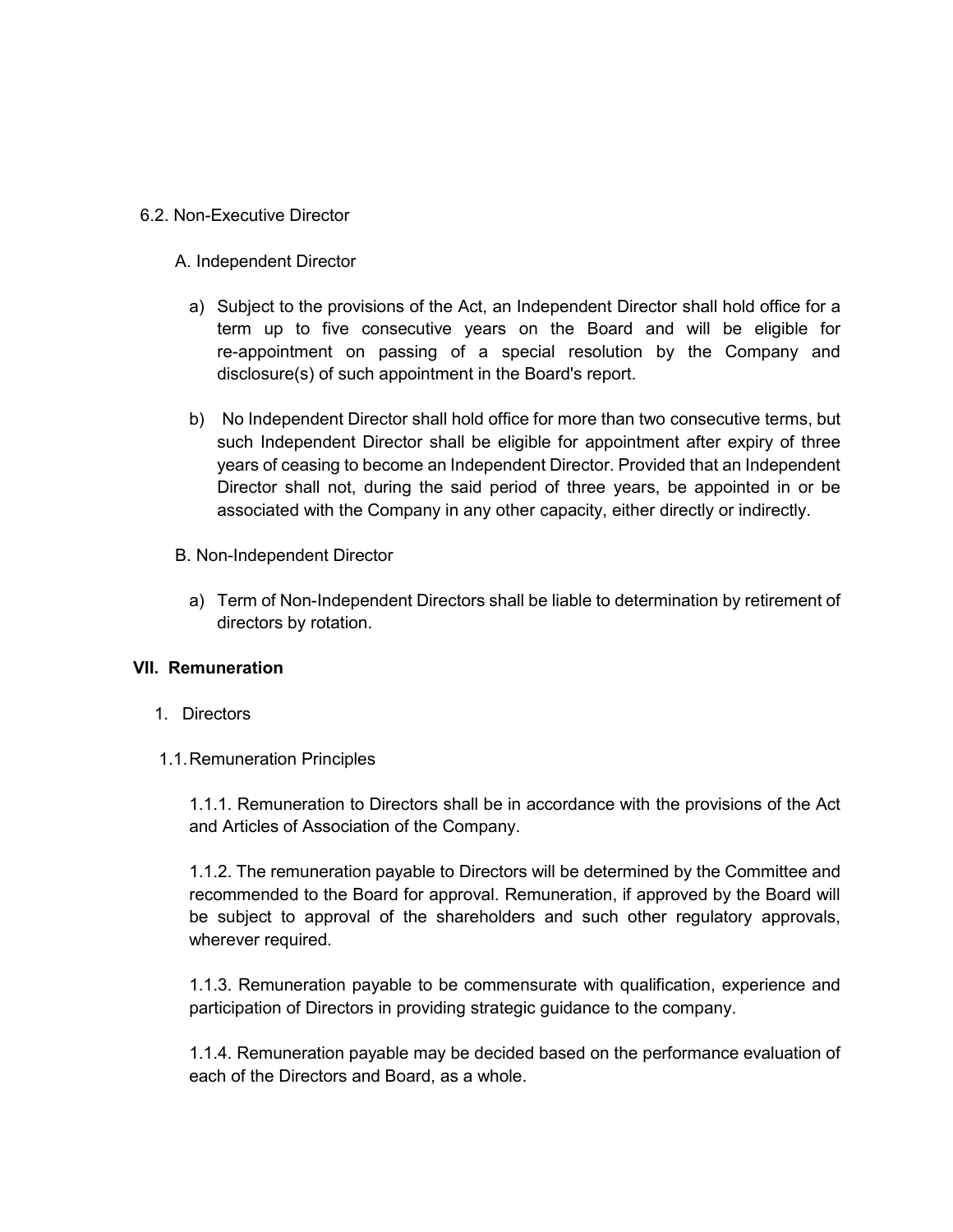1.2.Remuneration Components:

1.2.1. Every Independent Director shall be entitled to sitting fee for every meeting of the Board and Committees of the Board attended by him/her.

1.2.2. The Committee shall decide other components of remuneration payable to Non-executive Directors as per applicable provisions of the Act.

1.2.3. The remuneration of Whole-Time Director(s) shall comprise a mix of fixed pay, performance based incentive and such other perquisites as may be approved by the Board.

1.2.4. Non-executive Directors will be eligible to commission, as may be decided by the Board, within the monetary limit approved by the shareholders. The Board is authorized to approve payment of remuneration to Non-executive Directors up to a limit of 1% of the net profits of the Company.

1.2.5. Remuneration payable to any Director in terms of Section 197 of the Act, shall include remuneration payable to him for the services rendered in any other capacity unless:

(a) the services rendered are of a professional nature; and

(b) the Committee is of the opinion that the Director possesses requisite qualification for practice of the profession.

1.2.6. Where any insurance is taken by the Company on behalf of its Managing Director, Whole-time Directors and/ or Non-executive Directors for indemnifying any of them against any liability in respect of any negligence, default, misfeasance, breach of duty or breach of trust for which they may be guilty in relation to the Company, the premium paid on such insurance shall not be treated as part of the remuneration payable to any such personnel.

1.3.Minimum Remuneration

In the event of no profits or inadequate profits in any financial year, the Company shall pay remuneration to its Directors in accordance with the provisions of Schedule V to the Act and if it is not able to comply with such provisions, with the prior approval of the Central Government.

- 2. Key Management Personnel (other than Managing and Whole-Time Directors) and Senior Management Personnel
	- 2.1 Remuneration Principles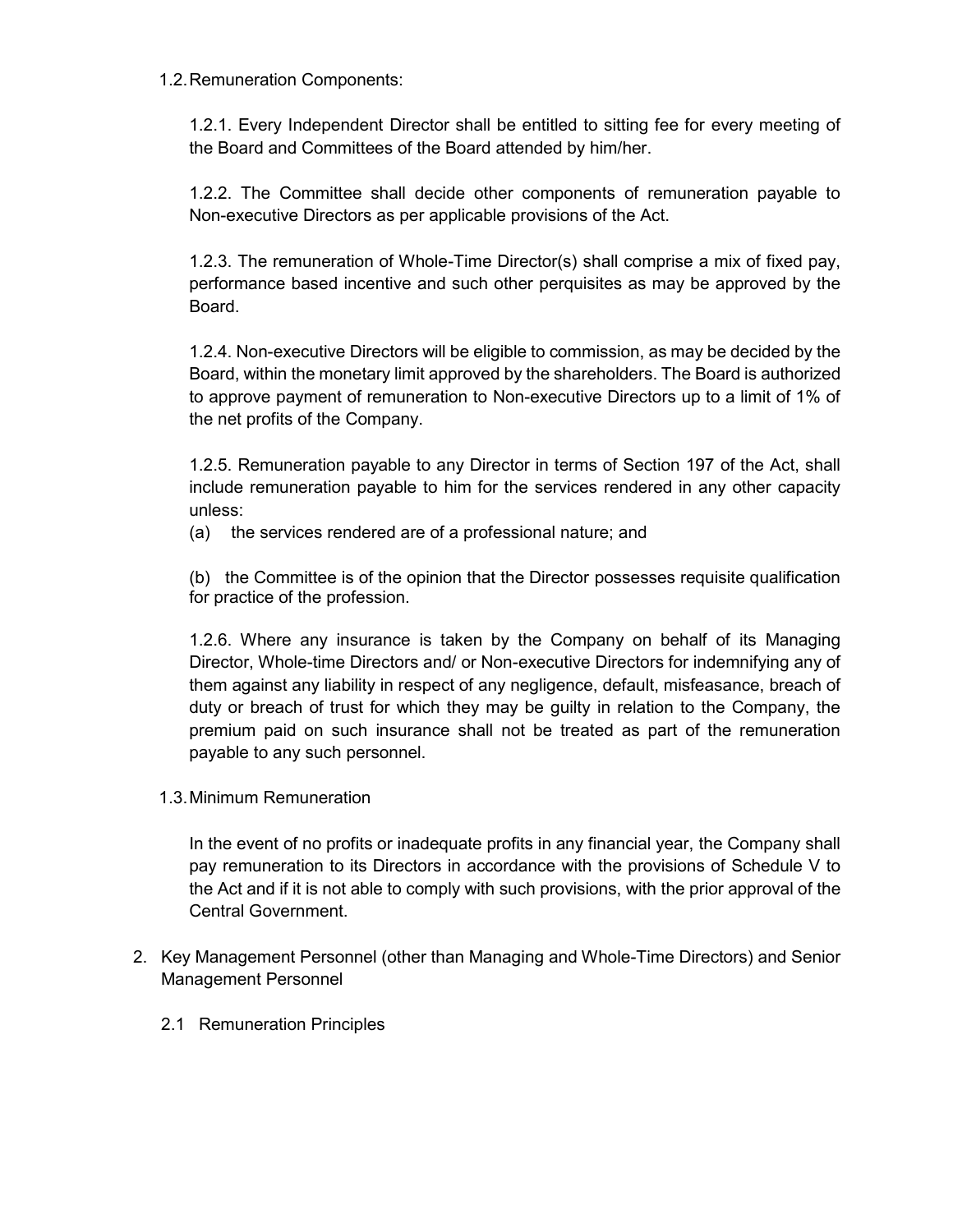2.1.1. The Committee shall endeavor to decide such level and composition of remuneration which is reasonable and sufficient to attract, motivate and retain high caliber professionals in the Company.

2.1.2. Remuneration, in case of new appointment, shall be decided on the basis of individual's qualification, experience, competencies, responsibilities to be discharged for the assigned job and potential contribution to the Company.

2.1.3. Increment in remuneration shall be annual and will be based on the result of performance appraisal process conducted as per the Human Resource Policy of the Company.

2.1.4. Remuneration will be reviewed annually by the management of the Company.

2.1.5. Committee shall recommend to the board, all remuneration, in whatever form, payable to senior management.

2.2 Remuneration Components:

2.2.1. Remuneration shall comprise the following:

i. Fixed Pay: being the base pay and allowances linked thereto;

ii. Variable pay: performance-linked component based on the extent of achievement of the individual's KRAs and performance of the business unit;

iii. Perquisites – benefits in the nature of facilities provided by the Company;

iv. Contribution to Provident and other funds – includes contribution to provident fund, gratuity and superannuation funds.

2.2.2. The proportion of Variable pay in the total remuneration shall increase with the elevation in grade and responsibilities.

2.2.3. Rewards – given by the Company to motivate and retain employees shall form part of the remuneration.

2.3. Where any insurance is taken by the Company on behalf of its Key Managerial Personnel or Senior Management Personnel for indemnifying any of them against any liability in respect of any negligence, default, misfeasance, breach of duty or breach of trust for which they may be guilty in relation to the Company, the premium paid on such insurance shall not be treated as part of the remuneration payable to any such personnel.

Provided that if such person is proved to be guilty, the premium paid on such insurance shall be treated as part of the remuneration.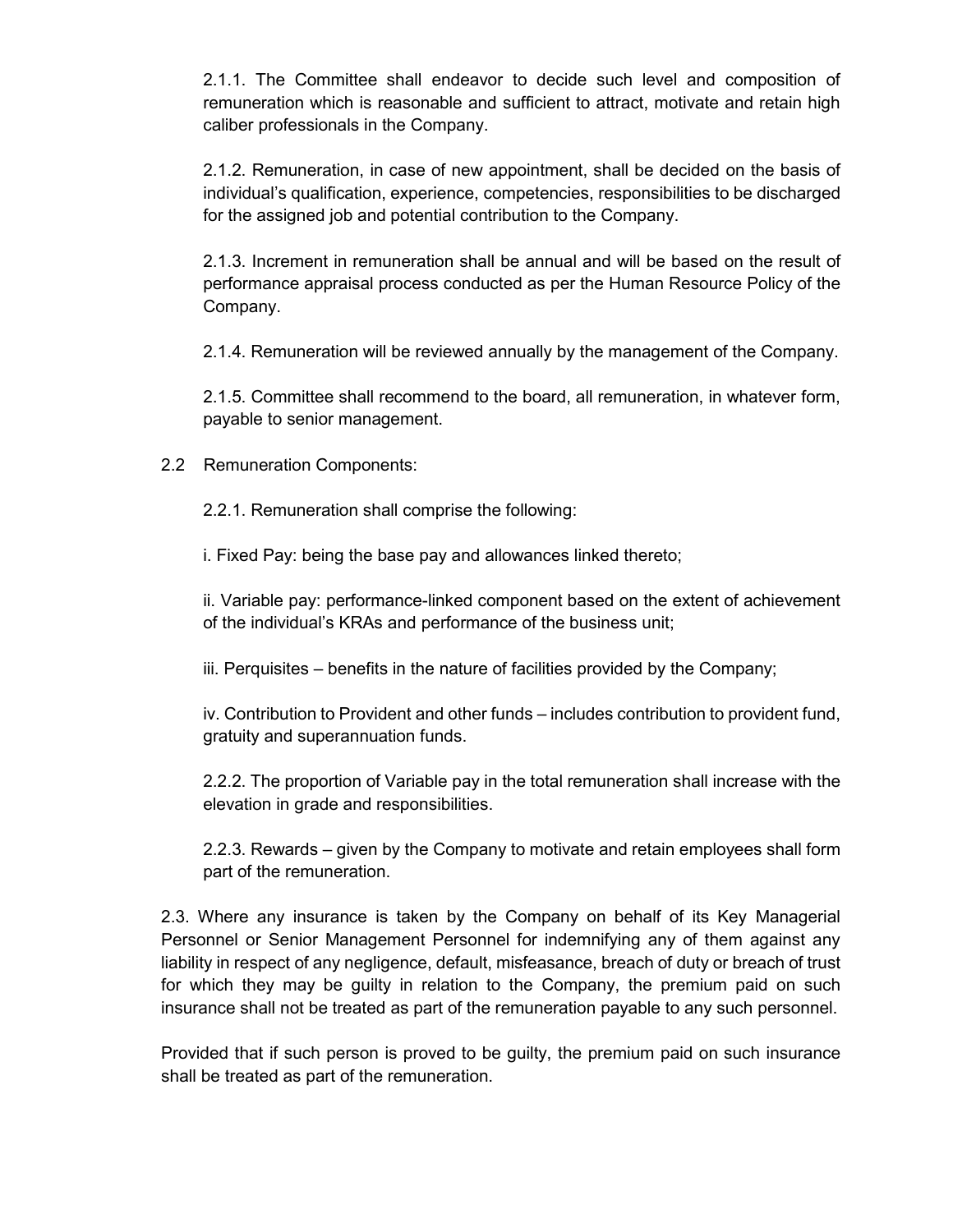### **VIII. Evaluation**

1. The Committee shall regularly assess the requirement of expertise necessary on the Board to oversee and provide strategic guidance to Company's business.

- 2. Based on the understanding at (1) above, the purpose of Board evaluation is to:
	- (a) Improve the performance of Board for achievement of corporate goals and objectives.
	- (b) Assess the balance of skills, knowledge and experience on the Board.
	- (c) Identify areas to be focused for improvement.
	- (d) Identify and create awareness about the role of Directors individually and collectively as Board.
	- (e) Identify ongoing trainings to ensure that the Directors are provided with adequate information to understand Company's business, the industry and their duties & responsibilities (both legal and fiduciary).
	- (f) Build a Board which provides strategic guidance and contribution for overall growth of the organization.
	- (g) Build teamwork and develop effective coordination between Board members towards growth of the organization.
- 3 Board evaluation requires:
	- (a) Deciding individual and collective roles and responsibilities of the Directors;

(b) Setting the standards of individual performance of every Director and collective performance as the Board.

- 4. The Committee shall be responsible for carrying out evaluation of every Director's performance.
- 5. The Committee shall lay down the criteria and framework for performance evaluation of each Director which could either be in the form of standard questionnaire and/or through one-on-one interviews.
- 6. The performance evaluation of Directors shall be done by the entire Board (excluding the Director being evaluated) on the basis of recommendations of the Committee and meeting of Independent Directors.